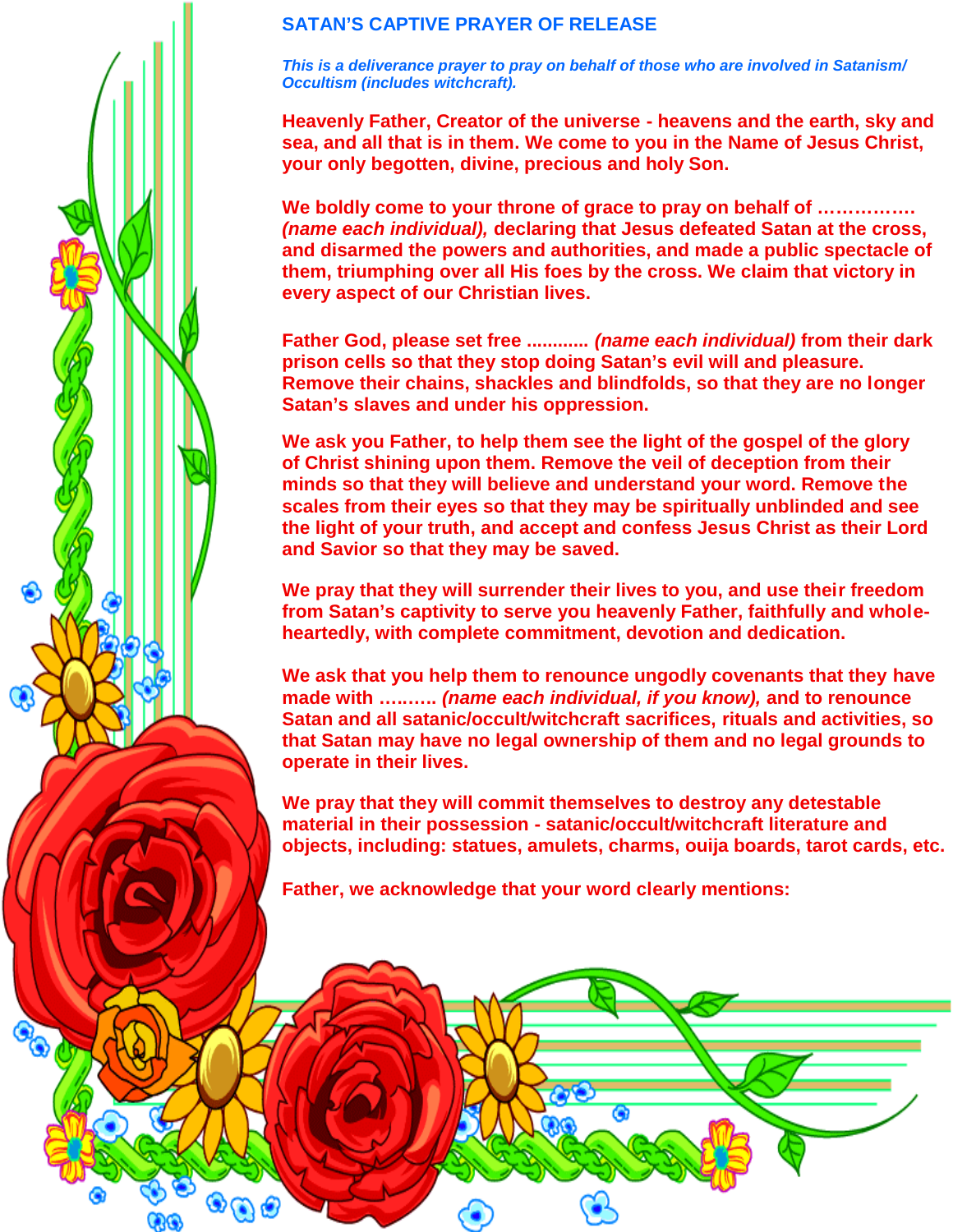*Deuteronomy 7:25-26 - The images of their gods you are to burn in the fire. Do not covet the silver and gold on them, and do not take it for yourselves, or you will be ensnared by it, for it is detestable to the Lord your God. Do not bring a detestable thing into your house or you, like it, will be set apart for destruction. Utterly abhor and detest it, for it is set apart for destruction.*

*Deuteronomy 18:10-13 - Let no one be found among you who sacrifices his son or daughter in the fire, who practices divination or sorcery, interprets omens, engages in witchcraft, or casts spells, or who is a medium or spiritist or who consults the dead. Anyone who does these things is detestable to the Lord, and because of these detestable practices the Lord your God will drive out those nations before you. You must be blameless before the Lord your God.*

**We pray that ……….. will repent and confess all their sins, past and present, known and unknown, to you Father, in prayer, and be sorry for them all, and renounce them all, so that they may escape eternal punishment of unquenchable fire in hell.**

**Your word mentions:**

*Luke 13:3 - I tell you, no! But unless you repent, you too will all perish.*

*Revelation 20:15 - If anyone's name was not found written in the book of life, he was thrown into the lake of fire.*

**We ask that you release ……….. from any curses that they have brought upon themselves as a result of being involved in these satanic/occult/ witchcraft sacrifices, rituals and activities, and to release ………** *(name each individual)* **from any curses associated with any occult activities their ancestors may have been involved in.**

**Father God, help them to be set free from the kingdom of darkness from Satan's oppression, the yoke of slavery and bondage of sin, and translated into the Kingdom of our precious Lord and Savior - the Kingdom of light and everlasting life.**

*Colossians 1:13-14 - For he has rescued us from the dominion of darkness and brought us into the kingdom of the Son he loves, in whom we have redemption, the forgiveness of sins.*

**Heavenly Father, we ask that you send your giant warrior angels to minister to ………….. and help them to receive salvation. There is no other name under heaven by which man can be saved - only in the Name of your dear, precious holy Son, Jesus Christ.**

۵